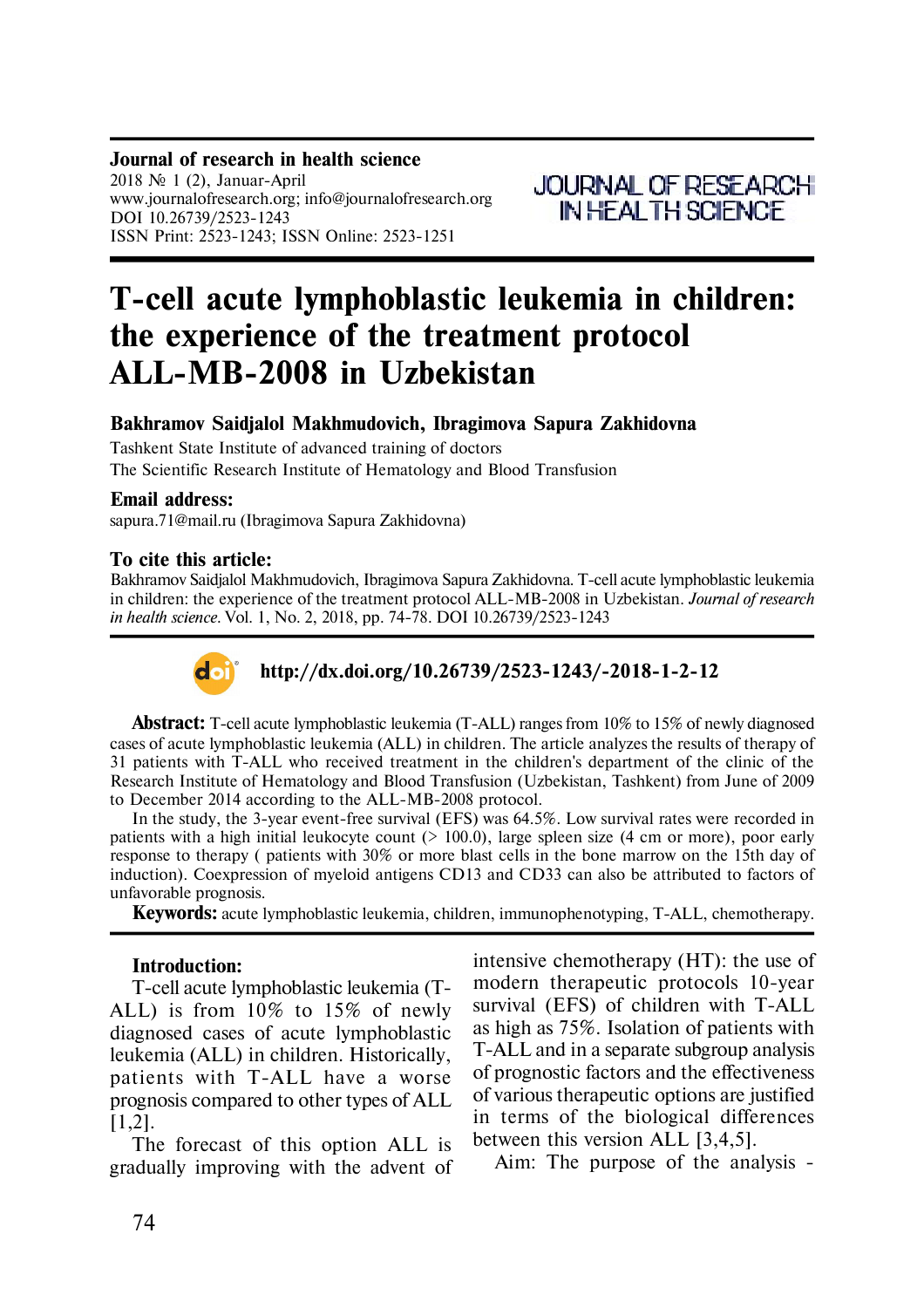assessment of the effectiveness of therapy and prognostic value of various factors in children with T-ALL during the treatment protocol ALL-MB-2008.

Material and methods: ALL-MB-2008 protocol is designed for the treatment of children with primary acute lymphoblastic leukemia at the age from 1 year to 15 years. The study was conducted from 2008. to December 2014 .. In total, the study involved 49 centers of Russia and Belarus, 4142 registered patients.

Children's department of Scientific Research of Hematology and Blood Transfusion the Ministry of Health of Uzbekistan (Tashkent) participated in the ALL-MB-2008 study from mid-2009 to December 2014. as the observation group, registered 300 patients with ALL.

The results of treatment of 31 patients on the protocol ALL-MB-2008 (ALL-

MB-2008) with T-ALL who received treatment at the clinic and the Research Institute Mr. PC (Uzbekistan, Tashkent) for the period 2009-2015. The diagnosis was based on clinical findings, myelogram, hemogram, immunological and molecular genetic analyzes. Immunological studies were performed by flow cytometry in cytological laboratory of the Russian Children's Clinical Hospital, molecular genetic studies in the laboratory of biochip diagnostics of Federal Research Center of Pediatric Hematology Oncology Immunology (Moscow).

All patients received chemotherapy according to ImRG, including a weekly intramuscular injection LD-MTX and asparaginase, additional intrathecal administration of three cytotoxic drugs. (Figure 1)



### **Fig.1. The protocol ALL-MB-2008**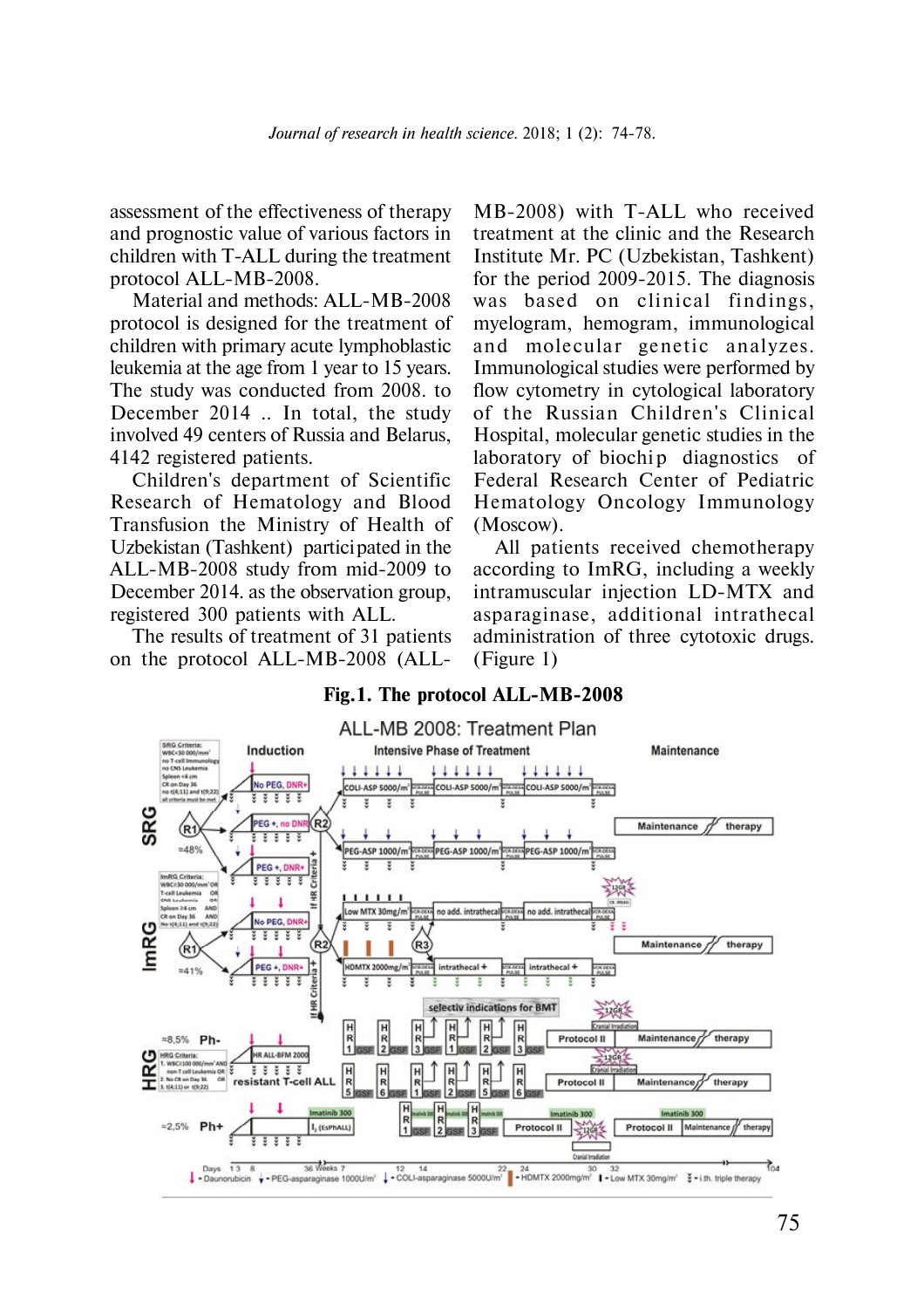Bakhramov Saidjalol Makhmudovich, Ibragimova Sapura Zakhidovna. T-cell acute lymphoblastic leukemia in children: the experience of the treatment protocol ALL-MB-2008 in Uzbekistan.

 Among patients with T-ALL was dominated by boys of 25 (80.6%). Most of the patients were children from 5 to 10 years - 51.6%, of children between 10 and 15 years was 38.7% . 10 patients (32.2%) at the time of diagnosis had the number of peri pheral blood leukocytes less 30x109/ l, 12 (38.7%) patients had more than 100 x109/ l. Depending on the size of the spleen was as patients about the same: 58.1% of patients in the spleen appeared less than 4 cm from the edge of the costal arch, in 41.9% of patients - 4 cm or more. The defeat of the mediastinum were detected in 12 (38.7%) patients, initial neuroleukemia not found a single patient. Immunological version of the T-ALL is defined according to the classification of the

European Group on immunological characterization of leukemia (European Group for the Immunological Charakterization of Leukemias - EGIL). Depending on the immunophenotype of patients were as follows: TI / TII-ALL option has been installed in 7 (22.5%) patients, TIII-ALL option - in 18 (58.1%) patients, TIV-option ALL - 6 ( 19.4%) patients. CD1a detected in 14 (45.1%) patients. Coexpression of CD 13 was detected in 2 (6.4%) patients, co-expression of CD 33 - in one patient. Only one patient was found chromosomal translocation t (6; 11) MLL / AF6, the remaining patients the chromosomal changes were not found. An initial characteristic of the patients are presented in Table. 1.

| Factor                                         | Abs. number | $\frac{0}{0}$ |
|------------------------------------------------|-------------|---------------|
|                                                | of patients |               |
| Sex:                                           |             |               |
| Male                                           | 25          | 80,6          |
| Female                                         | 6           | 19,4          |
| Age, years:                                    |             |               |
| Up to 5 years                                  | 3           | 9,6           |
| $5 - 10$                                       | 16          | 51,6          |
| $10 - 15$                                      | 12          | 38,7          |
| An initial white blood cell count, $x10^9/1$ : |             |               |
| Less than $30.0$                               | 10          | 32,2          |
| $30,0-100,0$                                   | 9           | 29,1          |
| Более 100,0                                    | 12          | 38,7          |
| The size of the spleen, cm:                    |             |               |
| Less than $4.0$                                | 18          | 58,1          |
| 4,0 or more                                    | 13          | 41,9          |
| immunophenotype:                               |             |               |
| TI/TII- variant                                | 7           | 22,5          |
| TIII- variant                                  | 18          | 58,1          |
| TIV- variant                                   | 6           | 19,4          |
| The defeat of the mediastinum                  |             |               |
| Yes                                            | 12          | 38,7          |
| N <sub>o</sub>                                 | 19          | 61,3          |
| CNS status                                     |             |               |
| Ш                                              |             |               |
| I/II                                           | 31          | 100           |

**Table. 1. Initial characteristic of the patients.**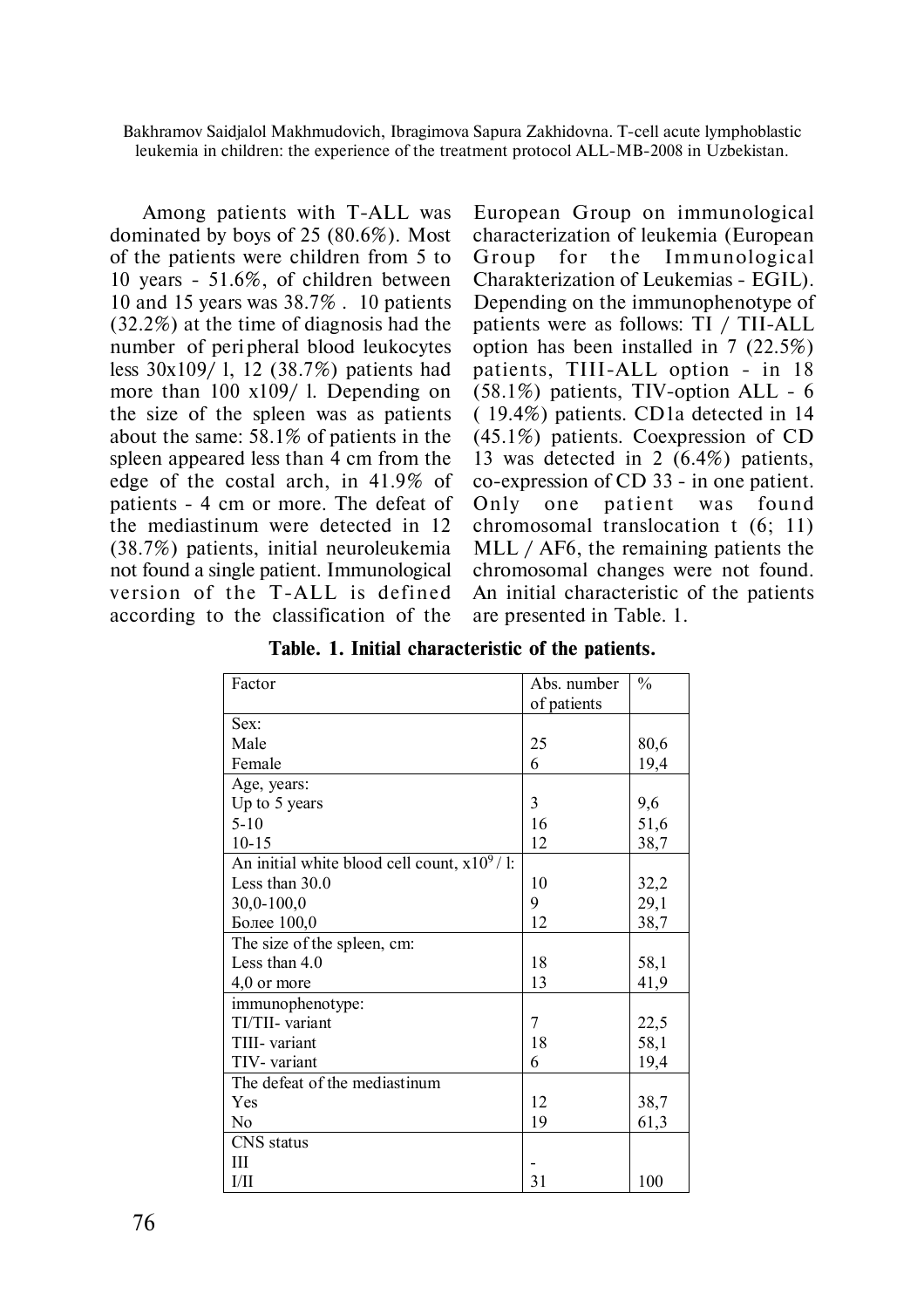#### **Results:**

After the induction course went into remission 27 (87%) patients. Out of 31 patients in the induction of death pronounced in 2 patients (6.4%). In 3 of remission of patients failed to achieve, 1 died of progression of the disease, two of the patients consolidation by the intermediate-risk group was continued with low-dose chemotherapy in the absence of conditions for therapy for HRG patients achieved remission: one complete remission duration remains, another 1.5 years ascertained relapse. Lost to follow-up (LFU) - 1 patient (3.2%). In 6 (19.4%) patients had relapsed: one patient isolated CNS relapse, others had bone marrow relapse. The median was 1 year. 3-year diseasefree survival (EFS) was 64.5%. Treatment results are presented in table 2.

| Factor               | Abs. number    | $\frac{0}{0}$ |
|----------------------|----------------|---------------|
|                      | of patients    |               |
| Death in Induction   | 2              | 6,4           |
| Non-responder        | 3              | 9,6           |
| Complete remission   | 25             | 80,6          |
| Relapse:             |                |               |
| bone marrow          |                | 16,1          |
| Isolated CNS relapse |                | 3,2           |
| Death in remission   | $\overline{2}$ | 6,4           |
| LFU                  |                | 3,2           |
| TCR                  | 20             | 64,5          |

**Table 2. The results of treatment of patients with T-ALL**

The greatest number of relapses were observed in patients with spleen size greater than 4 cm and an initial leukocytosis more than 100x109/ l. There were 13 patients (41.9%). 4 patients relapsed ascertained, one is death in the induction, one - death in remission. Relapse-free survival (EFS) in this group of patients was 53.8% compared with 77.7% in the spleen size of less than 4 cm and less than an initial leukocytosis 100h109 / l. In the Russian-Belarusian group EFS 75,6% in this patient group compared with 87% in the spleen size of less than 4 cm and less than an initial leukocytosis 100x109/ l.

Poor response to induction ascertained day 15 in 10 (32.2%) patients. In 3 (30%)

patients relapse ascertained, one (10%) - death induction, 2 patients - no remission on day 36. Relapse-free survival (EFS) in this group of patients was 30%.

Patients expressing CD1a + was 21 (67.7%). In 4 (19%) patients relapse ascertained, one - death in remission, one - no remission on day 36.

In 3 patients revealed coexpression of CD13 and CD33 myeloid antigens, all ascertained relapse. One patient revealed a translocation t  $(6; 11)$  MLL / AF6, poor response on day 15 (83% blasts), in a year in this patient developed bone marrow relapse.

**Conclusion:** Thus, at the moment it is clear, that patients with T-ALL were